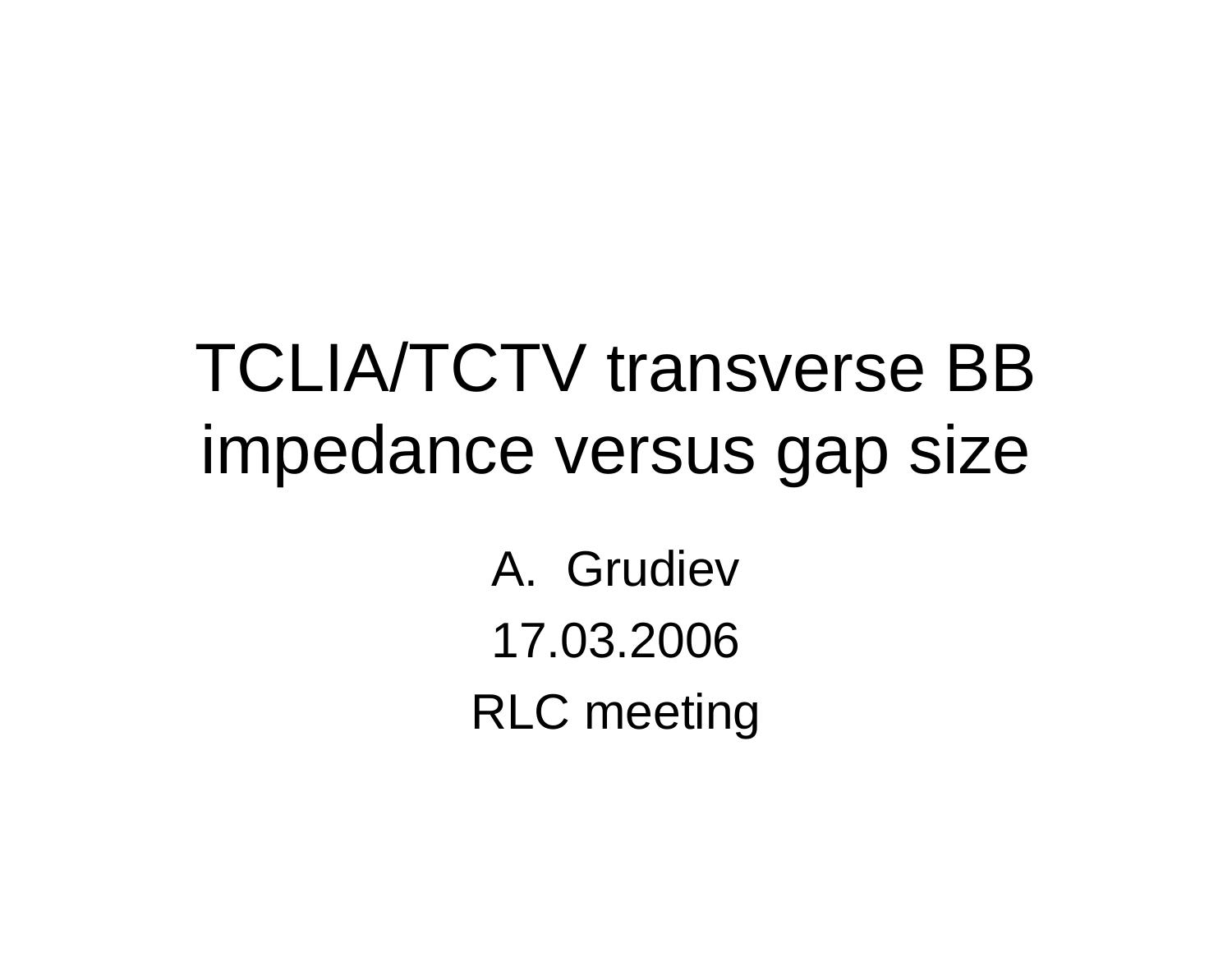### Dipole trapped mode damping

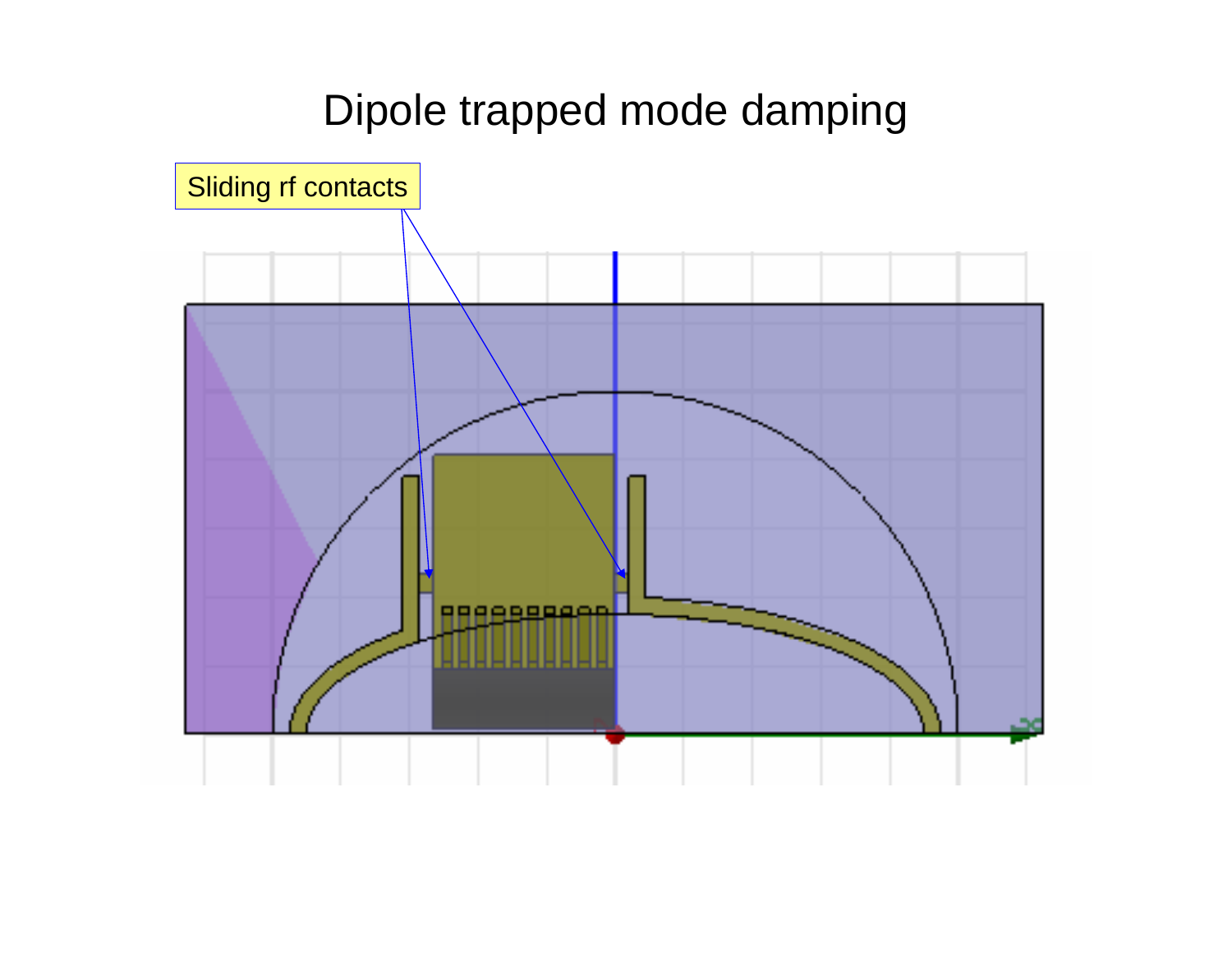### Transverse impe dance o f t he TCTV with rf contacts for different gap size

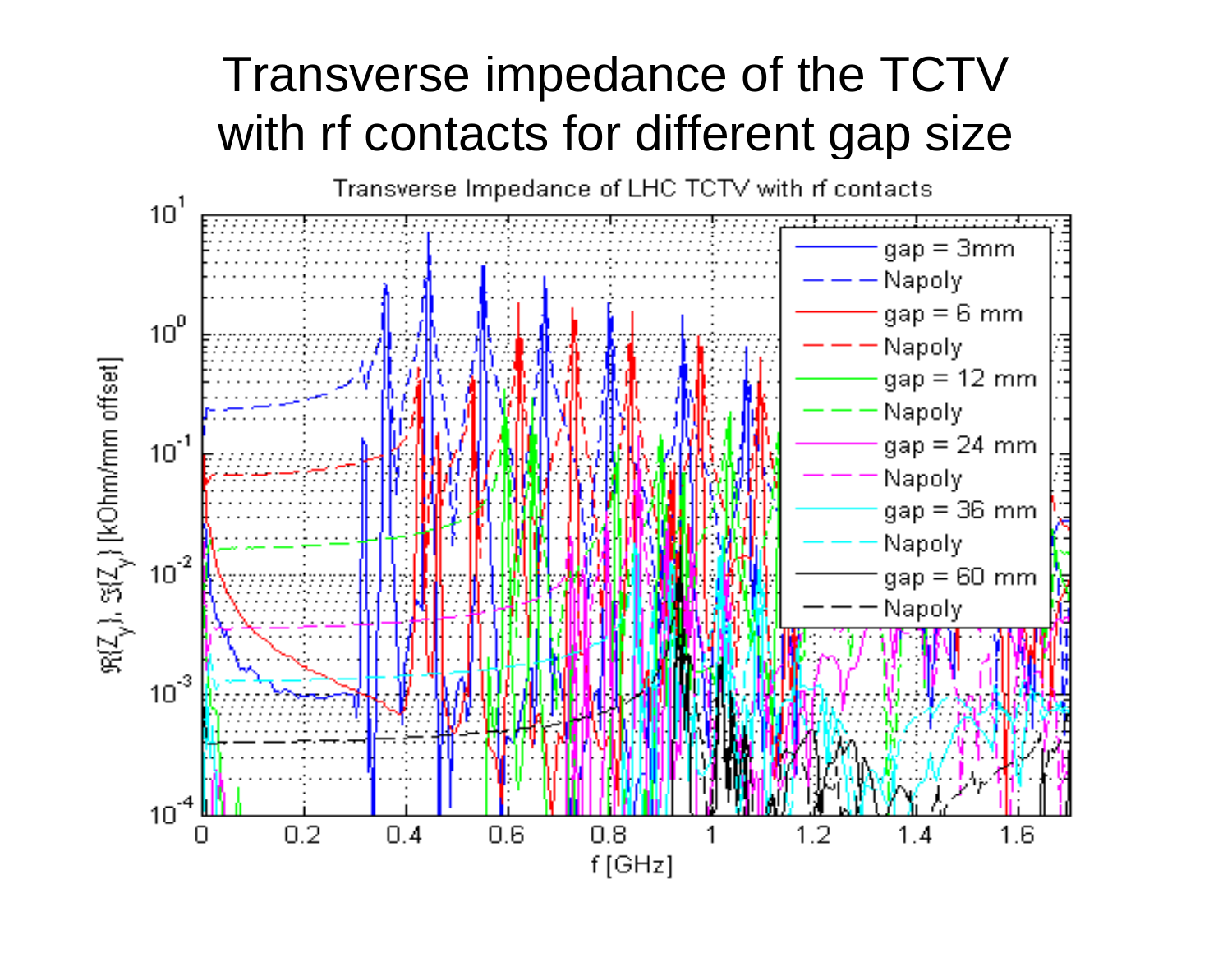### Transverse impedance of the TCTV without rf contacts for different gap size

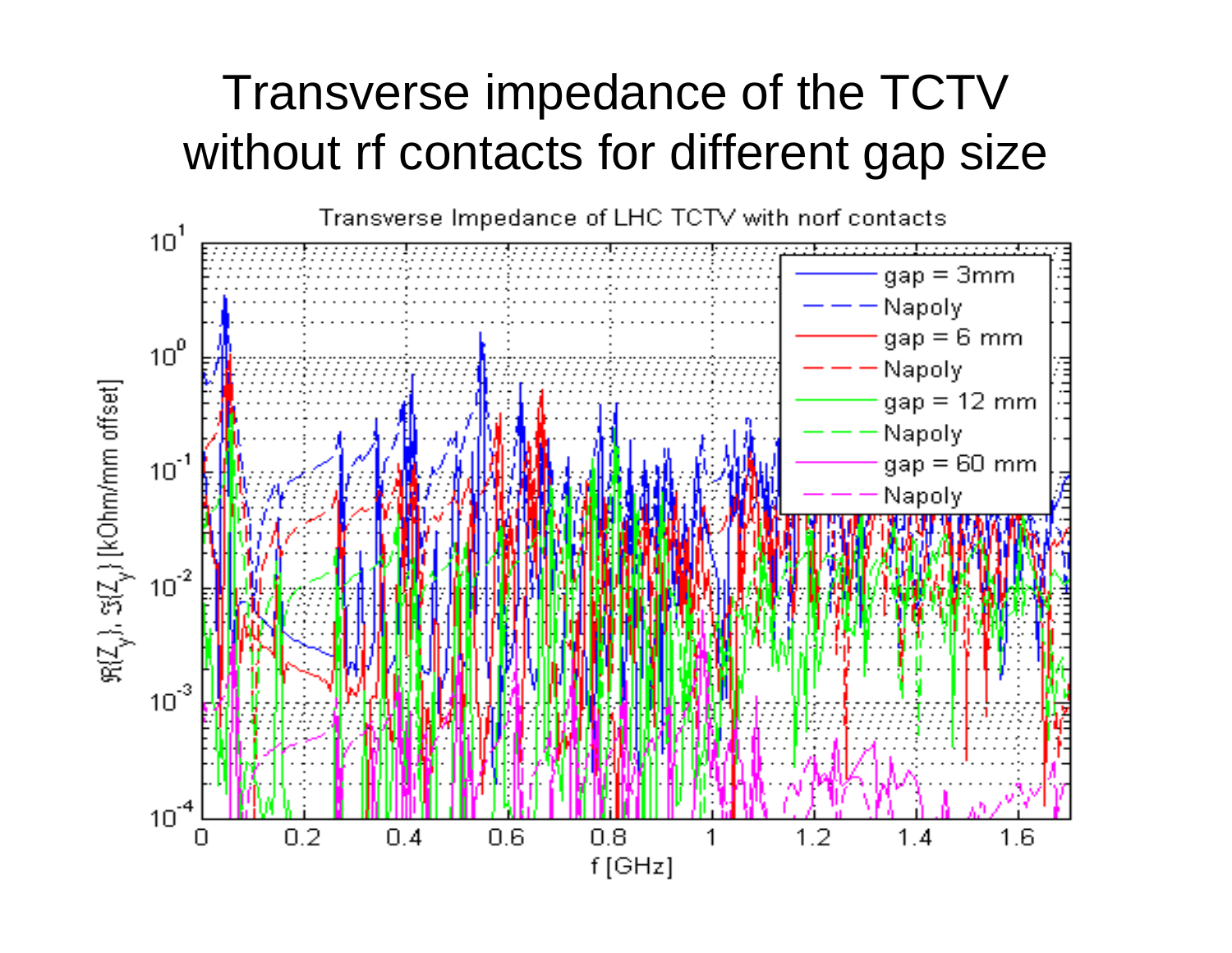### Transverse impedance of the TCTV without rf contacts for different gap size (log-log scale)

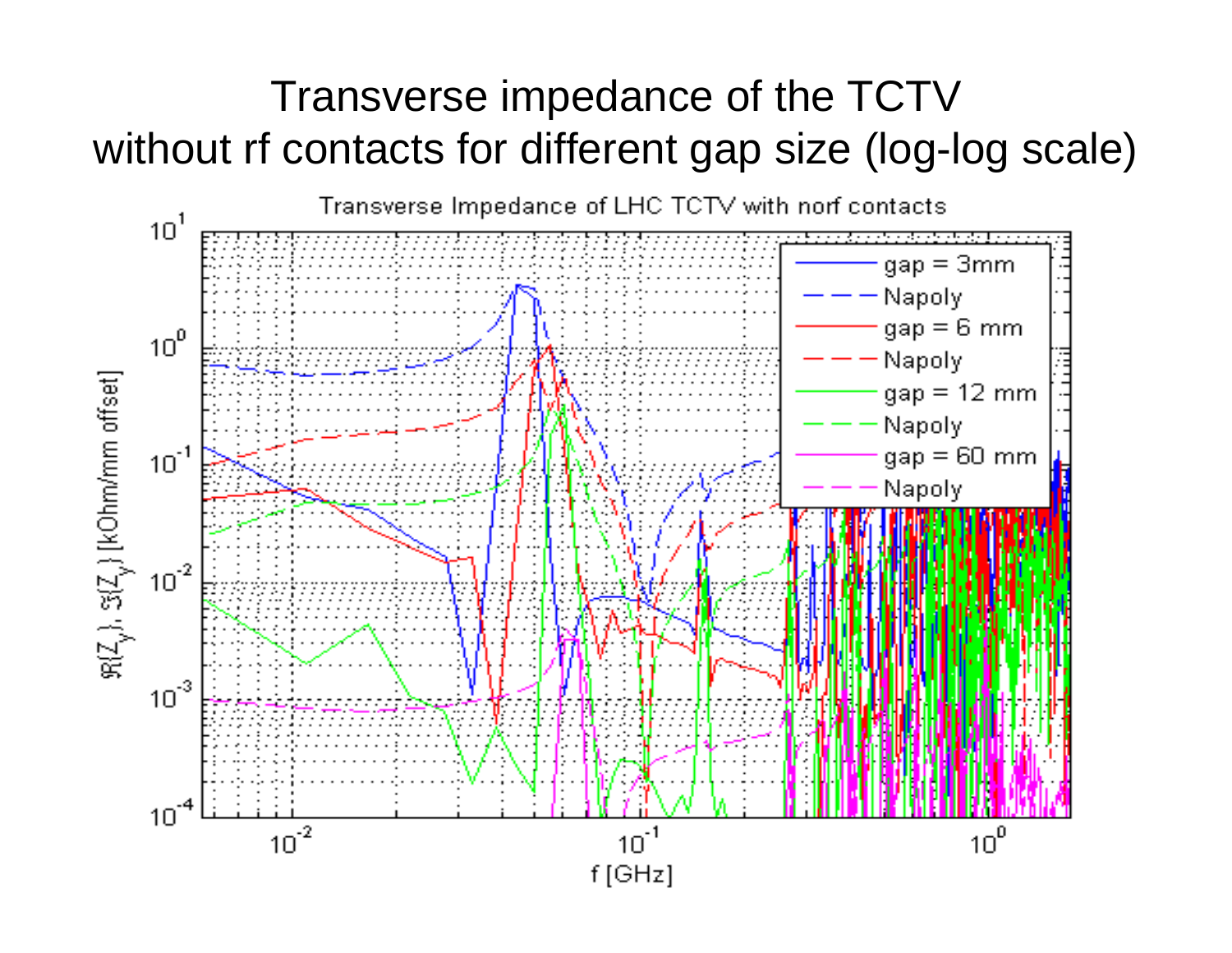#### Broad Band impedance of the TCTV/TCLI for different gap size



For parallel plate geometry:  $Z_v^{(1)} = Z_T^{(1)} \times 1.64 = 35 k\Omega/m$